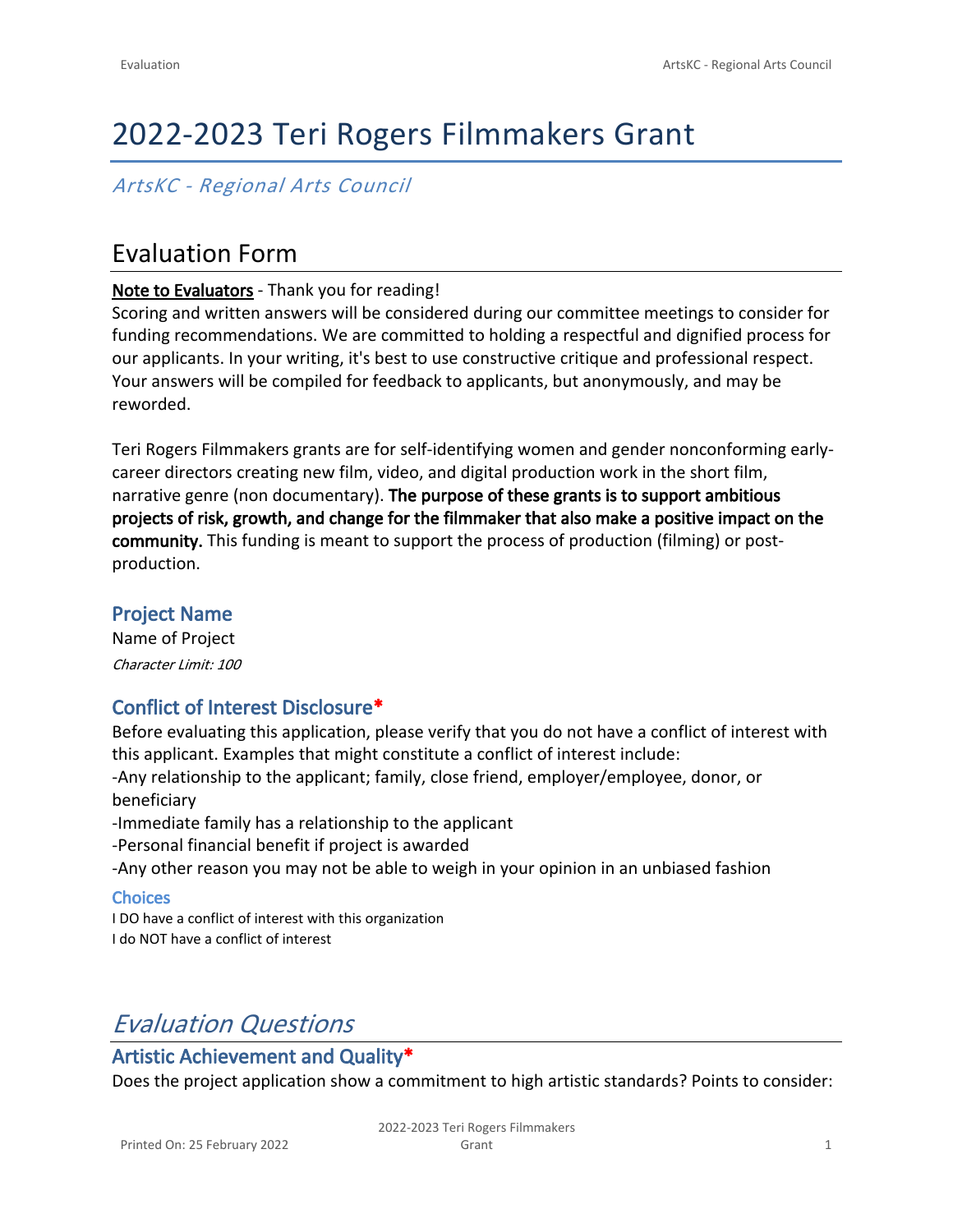- Distinctive and authentic artistic "voice"
- Bold and risk-taking approach—expanding the aesthetic or social experience
- Technical proficiency and exhibiting a high level of craft
- Creative, original and memorable content

*Character Limit: 1000*

## **Artistic Achievement and Quality Score\***

- 5 Excellent
- 4 Very Good
- 3 Adequate
- 2 Unclear
- 1 Needs further development

**Scoring Options:** 1 - 5

#### **Career and Community Impact\***

Does this project have the potential for a substantial impact on the career development and capacity of the individuals involved? Is the project innovative and risky? Does the director have a clear idea of the audience and how to reach them? Will there be a positive impact on the local creative community, or on the greater filmmaking community? (Not all projects are expected to have impact in both areas.)

*Character Limit: 1000*

## **Career and Community Impact Rating\***

- 5 Excellent
- 4 Very Good
- 3 Adequate
- 2 Unclear
- 1 Needs further development

**Scoring Options:** 1 - 5

#### **Feasibility and Budget\***

Given the plan and budget, does the project have a good chance of being completed successfully? Is the budget balanced? Are fundraising/investor goals viable? Is the production timeline and scope of the project feasible?

*Character Limit: 1000*

## **Feasibility and Budget Score\***

- 5 Excellent
- 4 Very Good
- 3 Adequate
- 2 Unclear
- 1 Needs further development